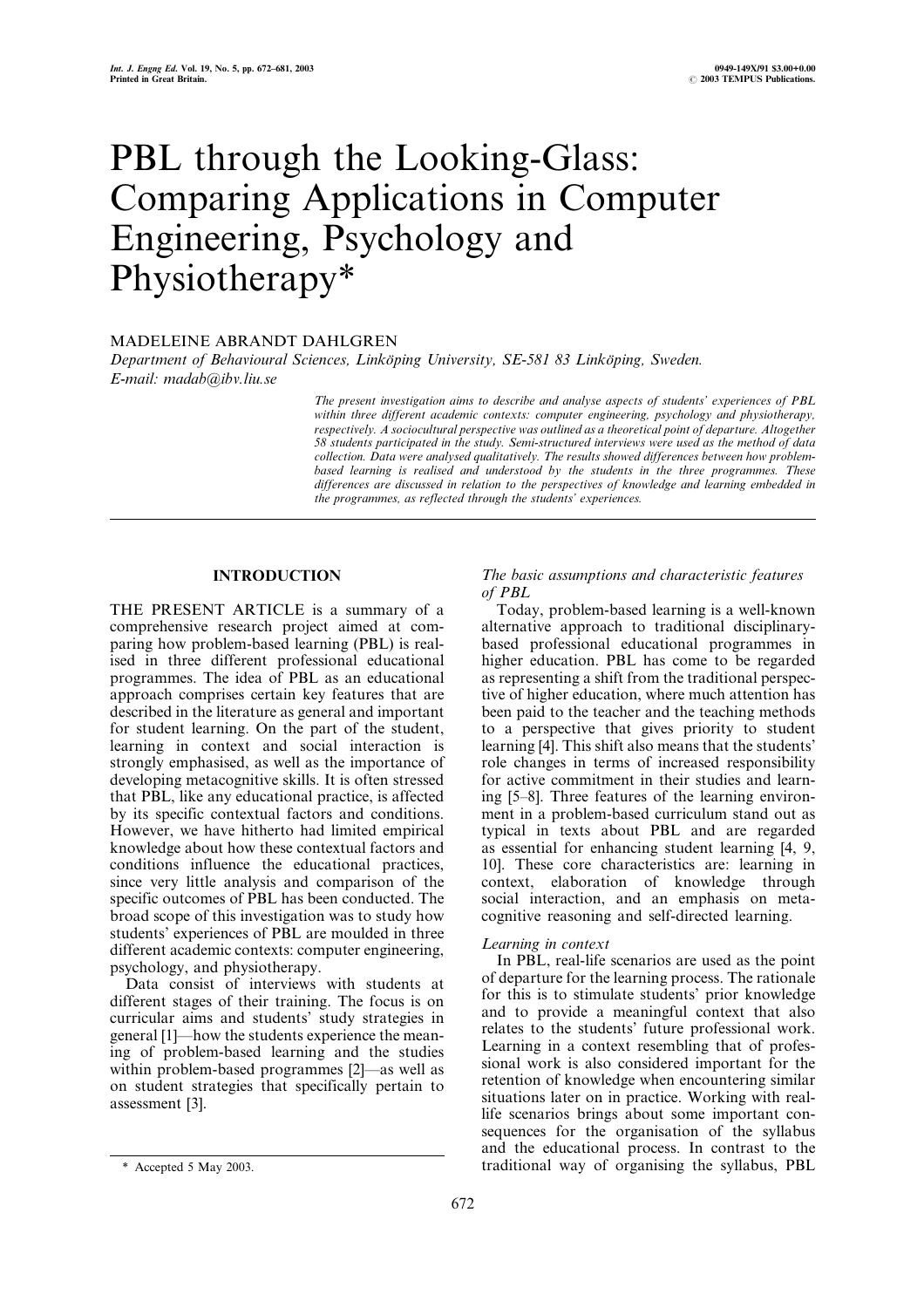curricula are usually organised thematically. This means that different fields of knowledge appear in the curriculum as real-life problems, events or phenomena, instead of in the form of traditional disciplines.

#### Elaboration of knowledge through social interaction

The second basic characteristic of PBL is an emphasis on making the students elaborate on and verbalise their knowledge. The basic working format is the tutorial, where  $5-7$  students work together in a group with a tutor. In the group discussions, the learners themselves have to clarify their understanding and identify further learning needs. The emphasis on articulating knowledge and identifying learning needs, the synthesis of knowledge and evaluation of the learning process are all considered important for enhancing learning. The teacher's role, it is claimed, changes from the traditional knowledge dispenser into the role of a tutor with the primary task of supporting student learning by monitoring and questioning all processes in which learning tasks are formulated or reported. This is regarded as a way of making the learning process public and thus accessible for metacognition and reflection.

#### Metacognitive reasoning and self-directed learning

Metacognitive skills and self-directed learning are considered important for students' development into independent, life-long learners, responsible for their own learning. Schraw [11] describes two aspects of metacognition that he claims are necessary for self-directed learning: the knowledge of cognition and the regulation of cognition. These skills are teachable, he argues, and he emphasises that instructional strategies should promote the construction and acquisition of metacognitive awareness. Self-directed learning comprises the ability to formulate learning goals, identify resources for learning, choose relevant and appropriate strategies for learning, and evaluate the learning outcomes  $[12-13]$ .

# Academic cultures

Descriptions of problem-based learning thus appear to share some common features, as outlined previously in this paper. Does this mean that PBL as an educational practice will be the same, regardless of subject matter or professional area?

From Kuhn's [14] writings, we know that different scientific disciplines have different paradigms for research and traditions regarding what counts as valid reasoning. Becher [15] claims that the attitudes, activities and cognitive style of a group of academics representing a particular discipline are closely connected to the characteristics and structures of this knowledge domain. Becher characterises the nature of scientific disciplines as `academic tribes and territories' by describing two dimensions of their inherent culture; namely, the cognitive dimension and the social dimension. The cognitive dimension represents the epistemological aspects, the intellectual content or `territory' of the discipline. The social dimension describes the social features of academic communities or `tribes'. Along the cognitive dimension, Becher identifies disciplines as being hard or soft fields of knowledge. The hard fields are characterised by a well-developed theoretical structure embracing causal propositions, generalisable findings and universal laws. The knowledge is cumulative and focuses on quantitative issues and measurements. Soft fields of knowledge are characterised by unclear boundaries, unspecific theoretical structure, a concern with the qualitative and specific issues, and problems that are loosely defined and broad in scope.

The cognitive dimension could also be described as the disciplines embracing pure knowledge, which is essentially self-regulating or applied knowledge that is open to external influence. Along the social dimension, disciplines could either be described as convergent or divergent fields. The convergent fields maintain a relatively stable elite and reasonable standards and procedures, while the divergent fields lack these features. The variation in research problems and methodological deviance is greater and more tolerated in divergent fields.

Finally, the social dimension also comprises the distinction between an urban or rural approach to research. Urban researchers are described as having a narrow focus on their research problems, intense communication patterns, a high people-toproblem ratio. Problems are likely to have shortterm solutions. Rural researchers embrace a broader perspective of the research problem that is not so sharply distinguished. The people-toproblem ratio is low, and the articulation of solutions takes considerably more time. Becher emphasises, however, that the classification is relative and not absolute, and that the attributes of the properties may change over time and space. The taxonomy could be regarded as an analytical framework for describing the variation in systematic differences between the epistemological properties of subjects and segments and the sociological properties of disciplinary communities and networks [15, page 154].

Similarly, every profession has its own frames of understanding, its own tacit rules for how arguments are constructed and traditions for what counts as valid forms of reasoning  $[16–17]$ . Students are gradually socialised into the academic culture they are entering and gradually also become carriers of the ways of thinking ruling these communities of practice. It is reasonable to assume that differences in academic cultures will also influence the ways of adopting PBL as an educational practice and, consequently, also students' experiences of their learning environment.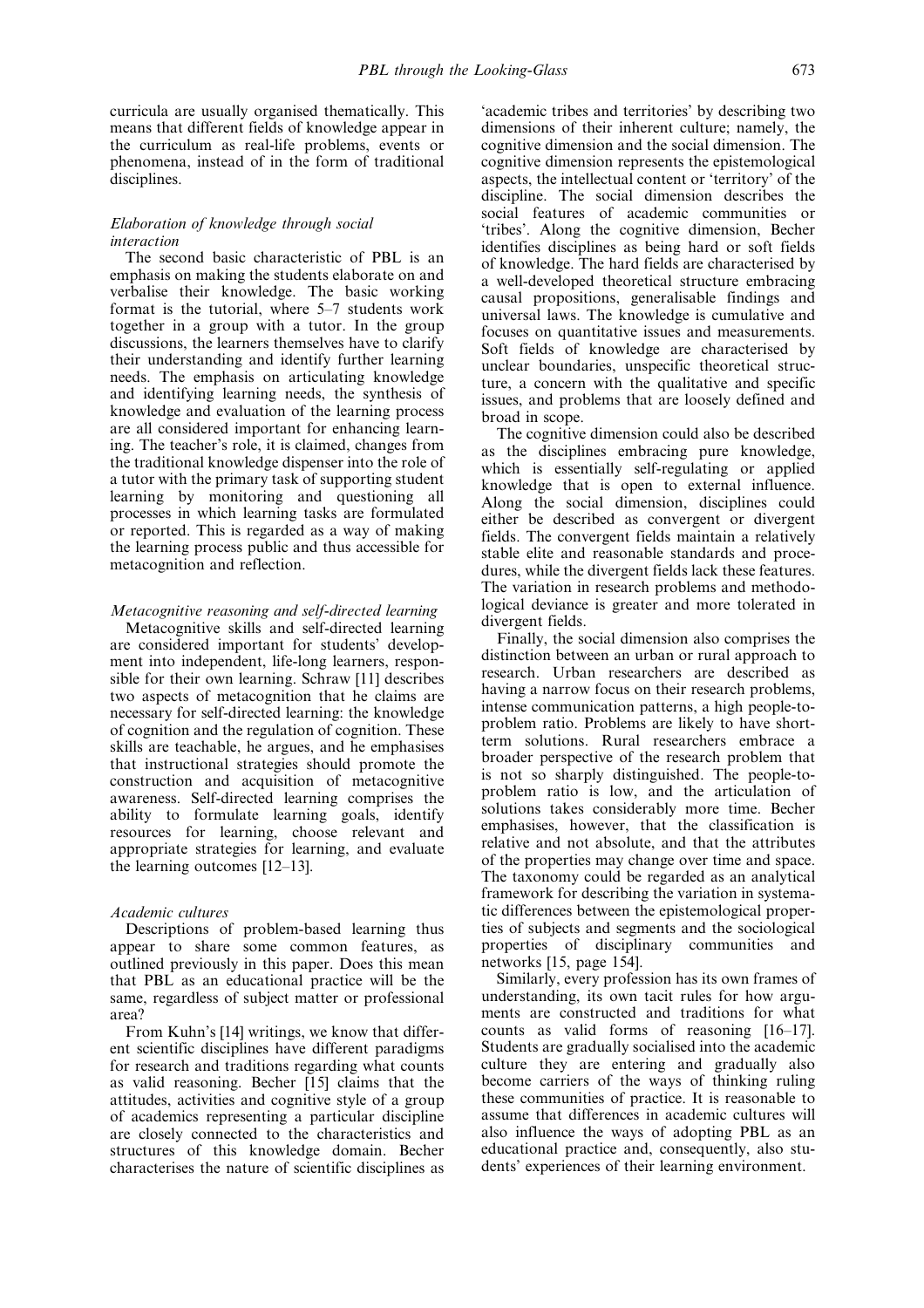# The aims of the study

The aims of the investigation are to describe and analyse common features of students' experiences of PBL within three different academic contexts: computer engineering, psychology and physiotherapy, three different themes that could be regarded as reflecting something of the collective, cultural knowledge that is conveyed to the students within the programmes. Three themes were chosen as the starting-point for the interviews:

- . The questions `What does PBL mean to you?' and `What is it like to be a student in a PBL programme?' aim at capturing the students' perspectives of the meaning of PBL.
- . The questions `How do you know what to learn?' and 'How do you use the study guides?' focus on the role of course objectives in the learning process.
- . The third theme focuses on the impact of assessment on the students' approach to studying and learning and was phrased as the question `How do you prepare yourself for the exam?'

# MATERIALS AND METHODS

The participating subjects are randomly chosen from three PBL programmes at Linkoping University: a Master's programme in computer engineering (180 credit points), a Master's programme in psychology (200 credit points) and a Bachelor's programme in physiotherapy (100 credit points). (In Sweden, one credit point corresponds to one week of full-time studies. Hence, a full academic year comprises 40 credit points.) The programmes are all problem-based from the start and, according to the programme description, they comprise all the key features of PBL as described above. All three programmes include tutorial groups as the basic working format. Lectures, resource events (sessions where students may use their teachers as resources by posing any questions they wish) and different kinds of skills training sessions or laboratory work are also included in all three programmes. The idea of tutors as indirect facilitators rather than being directive is generally applied, but the extent of tutor training varies between the programmes.

The computer engineering programme is organised on a number of interdisciplinary themes, each comprising 2–10 weeks over the four years. The syllabus of the psychology programme is organised into five overarching parts, each comprising  $7-56$ weeks over the five years. The physiotherapy programme at the time of the data collection was organised into six overarching themes, each comprising 10-20 weeks over the two and a half years of the programme. For the computer engineering students, each theme has a separate assessment, which is carried out during allotted assessment periods, six per semester. In the psychology programme, assessments normally

occur at the end of each block and at the end of each semester, respectively. In the physiotherapy programme, assessments occur at the end of each semester. All three programmes apply a variety of assessment forms, oral as well as written examinations, with both individual and group assessments.

In Linköping, the PBL model has been used at the Faculty of Health Sciences since 1986 as the common pedagogical approach for all study programmes, including those for physiotherapists, occupational therapists, social care managers, medical biologists, nurses and doctors [10]. The computer engineering programme at the Faculty of Technology and the psychology programme at the Faculty of Arts and Sciences were initiated in 1995. Both programmes have designed their own implementation of PBL, although the Faculty of Health Sciences has functioned to some extent as a model and a source of inspiration.

#### The empirical study

Sixty students, 20 from each of the three programmes, were randomly chosen from the cohorts in the third and fifth term respectively (for the physiotherapy group, the second and fifth semester). Altogether 58 students agreed to participate in the study: 20 physiotherapy (aged 21–42,  $m = 26$  years of age), 20 psychology (aged 22–37,  $m = 26$  years of age) and 18 engineering students (aged 20-29,  $m = 22$  years of age). Two students from the computer engineering programme initially agreed to participate but did not turn up for the interview. They could not be reached for an explanation as to why they had chosen not to participate in the study.

Data was gathered through a semi-structured interview with each student individually. The interviews were tape-recorded and lasted approximately 45 minutes. The transcribed interviews were analysed qualitatively with an interpretative phenomenological approach [18-19], focusing on the individual's interpretations of his/her experiences. The process of the analysis can be described as an iterative and cyclical movement between the individual interviews within each group and the construction of an interpretative narrative, portraying the characteristic similarities of the answers within each group and comparing the three group narratives with each other.

Each individual interview was thoroughly read and the most significant statements and meaningful units of the answers were marked. A crosscase, interpretative and preliminary narrative was constructed, based on the amalgamated series of selected statements for the groups respectively. The preliminary narratives were then condensed for the purpose of expressing the typical and common features of each group. Next the individual interviews within each group were checked again to see how they compared to the abridged narrative. Further revisions were then made until the shortened narrative was considered sufficient. Excerpts from the interviews were used to exemplify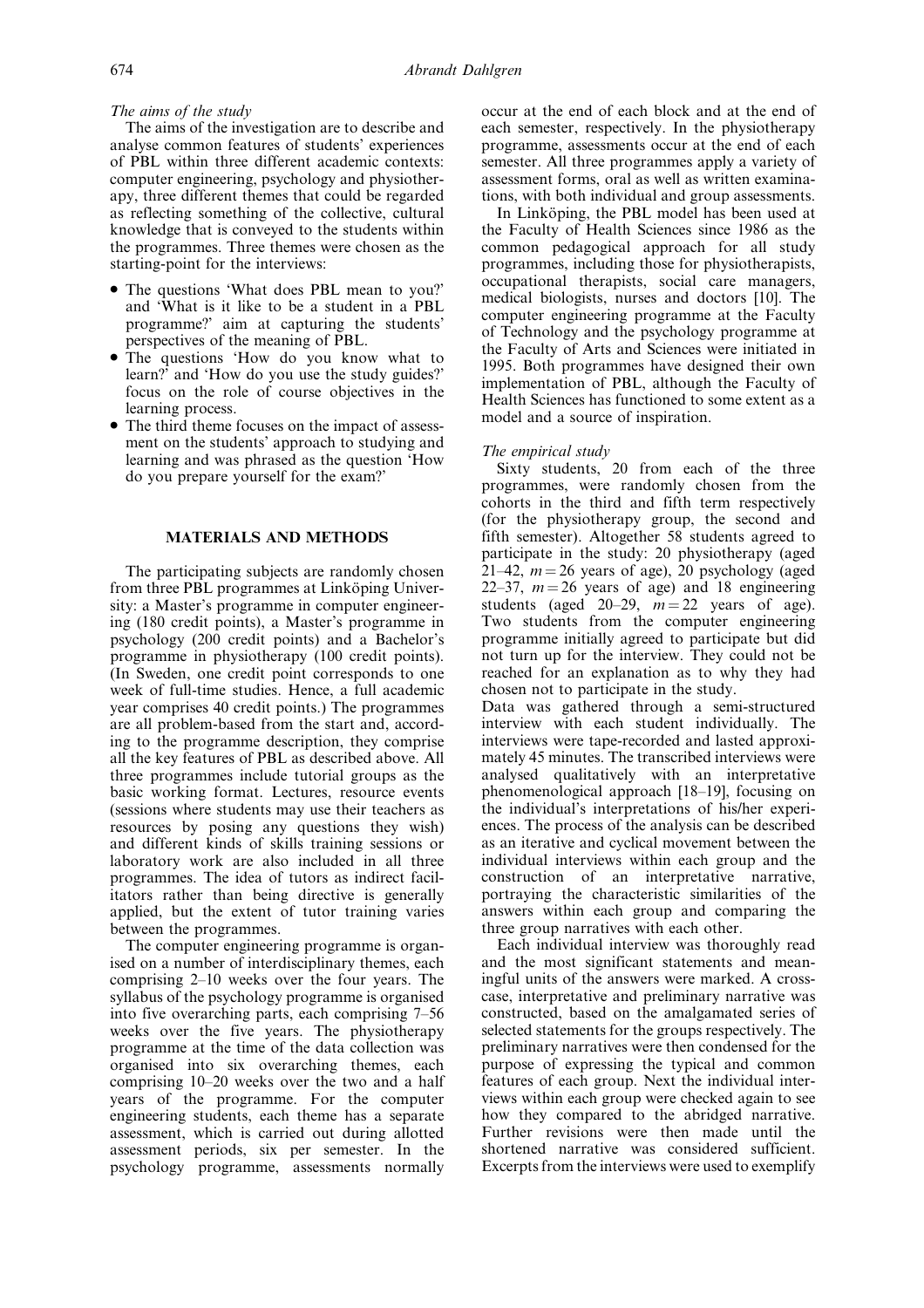the narratives. In the comparative analysis, common themes in the three groups' narratives were discerned and used as a structure for the comparison.

## RESULTS

#### Students' experiences of the typical characteristics of PBL

The meaning of PBL is presented as the significant feature of PBL that the students expressed in their descriptions. It also incorporates their thoughts about the learning process and the emotional core expressions inherent in these descriptions.

The computer engineering students considered the fellowship and sense of community in the tutorial groups to be of great value to them. They described how they used the group as an instrument for tuning their own understanding of concepts and/or strategies for problem-solving. The tutorials seemed to fulfil a double function by giving opportunities for students to compare their own understanding with that of others, as well as providing opportunities for developing communication and co-operation skills. They were highly appreciated by the students:

I think it's good, it's fun . . . the tutorial work gives you quite a lot . . . you get better at group work . . . you have someone to turn to if there is a problem. (Computer Engineering 217)

The engineering students' descriptions of the learning process were typically characterised by confidence as regards the learning task. The question to deal with in the tutorial groups did not concern how the content should be delimited, but rather how it should be understood. In this respect, the tutorials played a significant role.

It means a larger responsibility . . . you know what you are supposed to learn, but how, that is up to yourself to decide. (Computer Engineering 207)

The findings in the computer engineering group differed from the findings within the two other programmes. The psychology students' answers were characterised by, firstly, uncertainty regarding the delimitation of issues for learning and, secondly, the degree of authenticity of the learning task. A third theme was the function of the tutorials. Uncertainty regarding the delimitation of the learning task seemed primarily to be associated with the students' autonomy as regards choice of literature, which, in turn, required a commitment to a certain perspective of the problem at hand. The tutorials seemed to evoke ambiguous feelings among the psychology students. On the one hand, they valued the learning opportunities provided, on the other, they were confused, since they seemed to have difficulties in distinguishing between what was happening in the group and what was accomplished by the group. In other words, the dynamics in small groups could sometimes be the object of study but could also form the context of their learning.

When comparing the computer engineering students with the physiotherapy students, yet another difference was discernible. The physiotherapy group also emphasised the authentic nature of the studies. The students described how they felt they were dealing with the kind of problems that they would later encounter as professionals. This authenticity also functioned as a tool for the students in managing the delimitation of the learning task. Focus on the treatment of a patient brought about a pragmatic framework for formulating questions for learning, even if they, as in the case of the psychology group, experienced uncertainty about how the learning task should be delimited. Typically, the computer engineering students only related the learning task to the demands of the educational programme and did not relate it to a future profession. They never pointed to the authenticity of the learning tasks as a typical feature of PBL. The data in the present study do not permit a satisfactory answer as to why this is the case. On the one hand, students may experience computer engineering programmes as being 'immersed' in authentic problem-solving, which makes comments about this superfluous (i.e. the authenticity is taken for granted). On the other hand, there is still the possibility that most problems encountered in computer engineering education lack authenticity. Table 1 summarises the comparison between the three programmes.

#### The role of course objectives

The course objectives indicate what learning outcomes the students are expected to achieve in relation to subject-matter content during the course. The students are supposed to formulate their own individual learning needs in relation to the course objectives. The students are required to take responsibility for their own learning, and this learning could take place in a variety of settings. In PBL, it is emphasised that goals of self-directed learning should be integrated with the content and made visible in the course objectives. Ryan [20] suggests that educational environments require certain characteristics for effective self-directed learning to occur: there should be an emphasis on the process of learning, as well as on the learning of course content; the control of learning should be progressively turned over to the students; there should be a focus on the exploration of key concepts and principles, rather than on detailed knowledge of every topic; and there should be integrated, `active' learning, utilising the student's own experiences as part of this process [20, page 56]. The role of the course objectives in the learning process is described as the analysis of the students' reflections on and answers to the questions `How do you know what to learn?' and 'How do you use the study guides?' The comparison between the computer engineering programme and the psychology and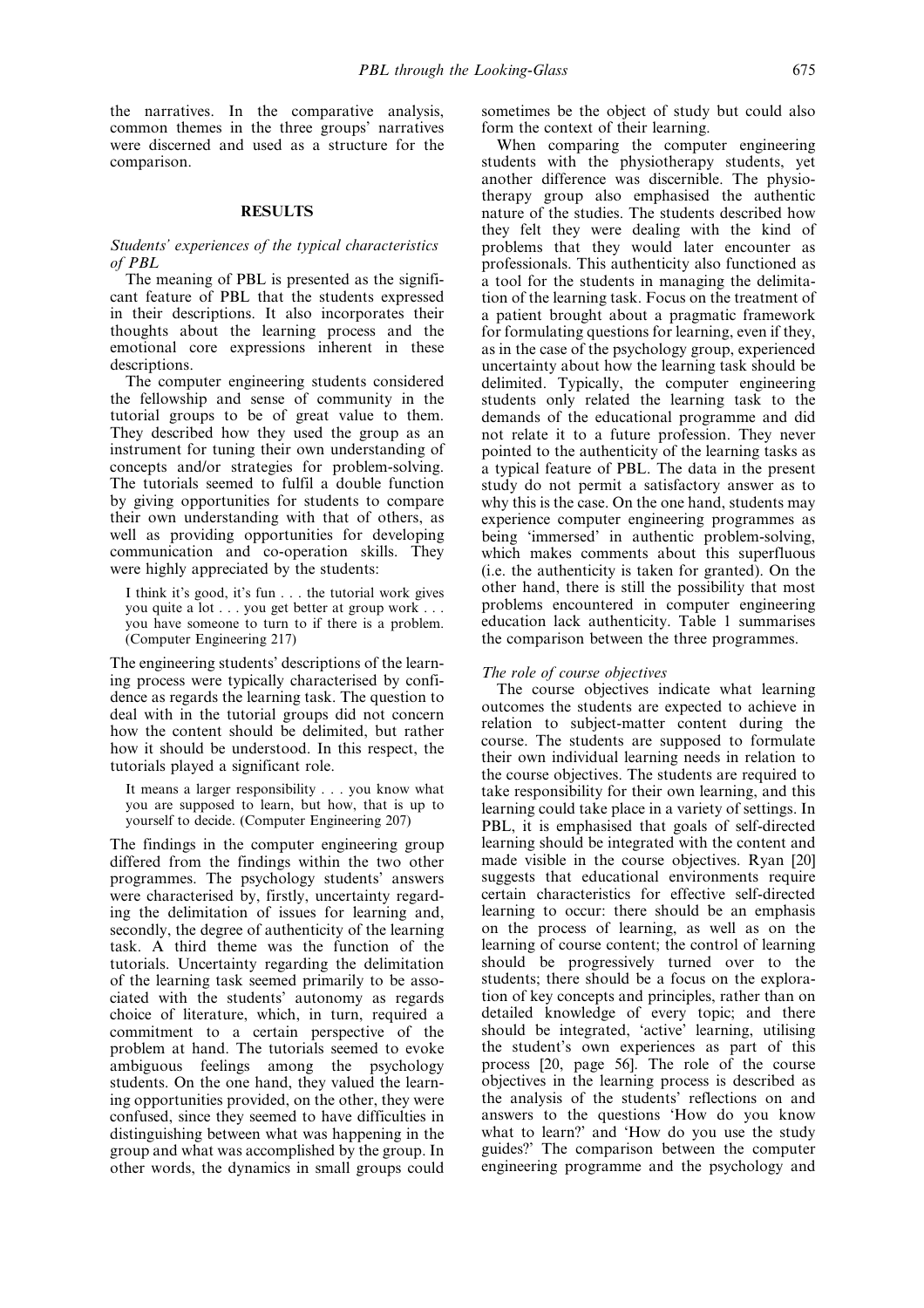Table 1. Comparison of typical features of the students' experiences of PBL

|                           | Computer<br>Engineering | Psychology   | Physiotherapy |
|---------------------------|-------------------------|--------------|---------------|
| Core feature of PBL       | Co-operation            | Authenticity | Authenticity  |
| Core expression           | Appreciation            | Ambivalence  | Activity      |
| Relation to learning task | Confidence              | Uncertainty  | Uncertainty   |

physiotherapy programmes is summarised in Table 2.

The interpretation of the results is that the objectives in the study guides apparently played different roles for the students in the three programmes. The different strategies for using the objectives in the learning process also tended to mirror the ways the objectives were formulated in the different programmes.

In the computer engineering programme, the objectives of the courses were detailed and content-specific, clearly pointing to a mandatory body of knowledge that the students were supposed to acquire.

S: It is very clearly stated in the objectives: `this is what you are supposed to achieve'. So it is not that we decide what to learn, but rather how to learn it. (304)

The highly detailed goal formulations made the objectives initially incomprehensible to the students, and thus they were mainly used as a retroactive checklist.

S: Well, we get objectives for each theme, what it comprises and what it is all about . . . and we use them . . . we don't actually read them at all from the beginning, but, when about half of the period is over, we check what we are supposed to have achieved at the end of the course . . . we usually make a list of what we don't know . . . and then we go through it again at the end to check that we have got everything.

I: How come you don't read the objectives until half of the course is over?

S: Because you don't understand at all what it means, there are so many new concepts and new things that you don't have a chance of understanding it . . . And even if you do understand, you don't know where to begin, where to start, what is what . . . It is not until you have come halfway through it that you know roughly what it is all about, the difficulties and how things relate to each other . . . It is much easier to structure then . . . (207)

The computer engineering students' strategies for using objectives thus differed from the psychology students. In the psychology programme, the objectives were formulated as expected learning outcomes. This resulted in a few overarching sentences, together with a list of concepts that were considered central to achieving the learning outcome in question. This gave the students an opportunity to use the objectives as an integrated tool in the learning process, to discuss and problematise their meaning. It is reasonable to assume that, when the objectives are problematised, the learning process becomes more student-directed. This would also mean that the content of the learning becomes negotiable; it is not self-evident what the students will choose to study.

The computer engineering students also differed from the students in the physiotherapy programme regarding the use of objectives. In the physiotherapy programme, the objectives were formulated as an extensive list of overarching goals, more or less expressed as generic academic skills that the students were supposed to acquire, with a less clear relationship to the content of the learning. The students obviously could not use the objectives, they were either unaware of them or felt that they were too abstract and unclear to play any decisive role in their learning process. Instead, the students used different strategies to define the learning tasks via the educational context (i.e. turning to elementary textbooks, relying on other students or on hints from the tutors). The study guides were, thus, mainly used as an administrative schedule.

#### Assessment and approaches to learning

Research in higher education has shown that assessment is one of the most powerful forces for influencing student learning. The influence of assessment on approaches to learning is not only exerted by assessment per se, the students' anticipation of the examination and marking also influences how they go about their learning activities [21]. There was some variation between the three programmes regarding how the assessment

Table 2. Comparison of the role of course objectives in the learning process

|                     | Computer Engineering                                                                | Psychology                                                              | Physiotherapy                                                  |
|---------------------|-------------------------------------------------------------------------------------|-------------------------------------------------------------------------|----------------------------------------------------------------|
| Function            | Retroactive checklist:<br>Objectives initially<br>incomprehensible<br>Content fixed | Integrated tool:<br>Objectives problematised<br>Content negotiable      | Administrative schedule:<br>Objectives ignored or<br>abandoned |
| Style of objectives | A comprehensive, content<br>specific and detailed list<br>of goals                  | A few, overarching goals<br>together with a list of<br>central concepts | A comprehensive list of<br>complex goals                       |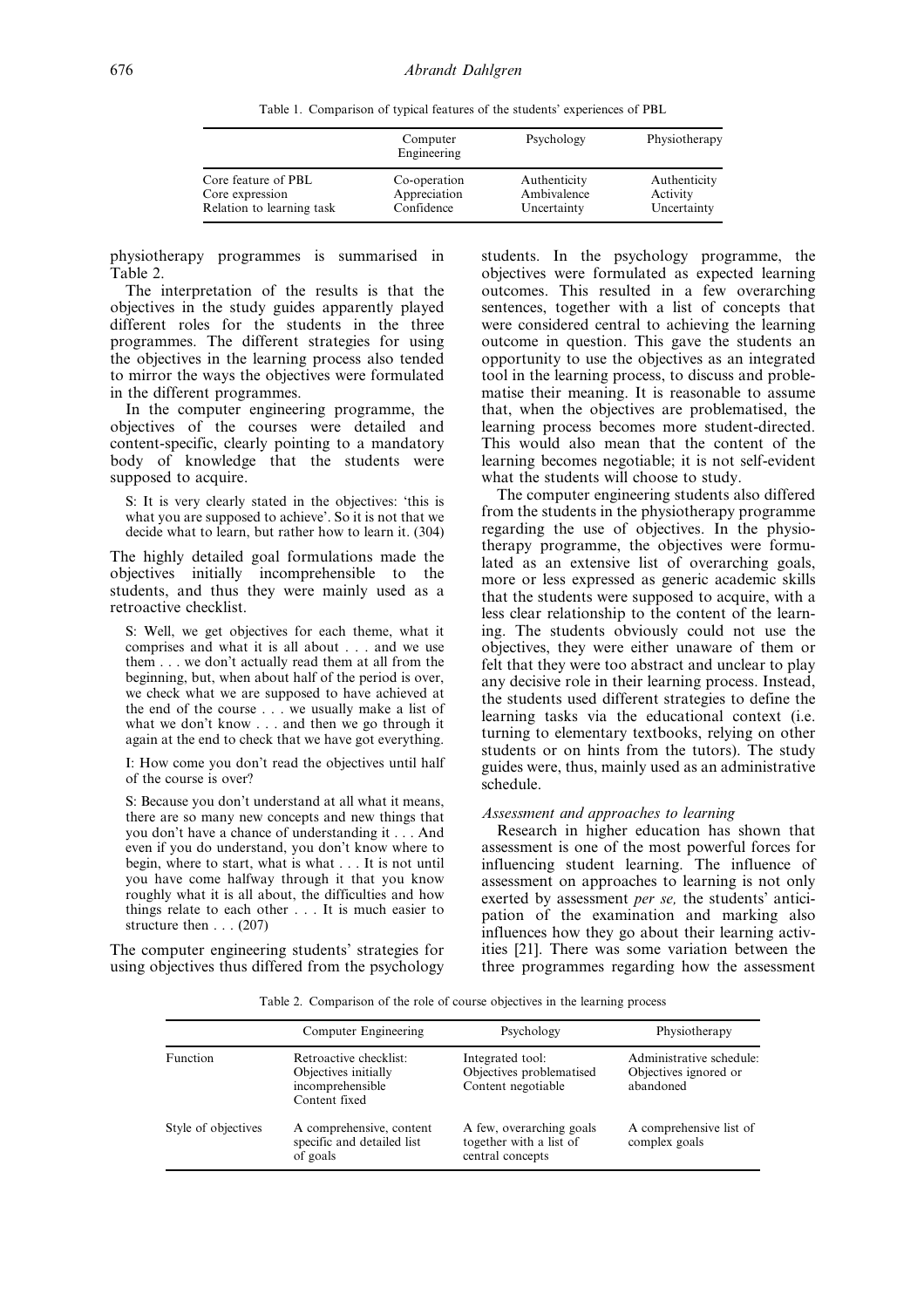| Approaches to learning           | Computer<br>Engineering | Psychology | Physiotherapy |
|----------------------------------|-------------------------|------------|---------------|
| A. Confrontation of perspectives |                         |            |               |
| B. Reaching consensus            | 10                      |            |               |
| C. Clinical contextualisation    | O                       |            | 10            |
| D. Reflecting                    |                         |            |               |
| E. Memorising                    |                         |            |               |
| F. Tactical planning             |                         |            |               |
| Non-categorised                  |                         |            |               |
| Total                            | 18                      | 20         |               |

Table 3. Comparison of the impact of assessment on approaches to learning (distribution of subjects over the category system)

was carried out. The computer engineering programme was organised into a number of interdisciplinary themes, each comprising  $2-10$  weeks over the four and a half years. Each theme had its separate assessment, carried out during allocated assessment periods, six per semester. The syllabus of the psychology programme was organised into five overarching parts, each comprising  $7-56$ weeks over the five years. Assessments normally occurred at the end of each block and at the end of each semester, respectively. The physiotherapy programme at the time of the data collection (it has since been extended to comprise three years) was organised into six overarching themes, each comprising 10–20 weeks over the two and a half years of the programme. Assessments occurred at the end of each semester. All three programmes applied a variety of forms of assessment, oral as well as written, with both individual and group assessments. Again, the students' answers to the question `How do you prepare yourself for the exam?' revealed both a common and an idiosyncratic pattern of categories.

Analysis revealed a set of strategies of preparation for the examination that are almost unique to the three programmes: (a) confrontation of perspectives is typically frequent among the psychology students; (b) reaching consensus is typical of the engineering students; and (c) clinical contextualisation is characteristic of the physiotherapy students. There is also a common variation within the three programmes, which is described in the following three categories: (d) reflecting; (e) memorising; and (f) tactical planning. A comparison between the programmes and the distribution of subjects over the categories is shown in Table 3.

The feature of the reaching consensus category which was idiosyncratic to the computer engineering students was that students helped each other to reach a consensus about how to understand and solve problems that were considered essential to the course.

S: We often sit together and try to sort out the difficulties in some tricky problems, and we often check the course objectives and go through all the objectives to discuss exactly what they say and what they really mean. You kind of check that everyone knows this. (208)

Here, the tutorial group played an important role in the preparations for the exam. The students utilised each other as resources in working through the problem and they appeared to take a collective responsibility for the learning task. This was a strategy that was different compared to the psychology students.

The psychology students described how *confron*tation of perspectives was a necessary condition for learning. They arranged extra group discussions or studied together with a student colleague to accomplish this. In these discussions, the students talked about what they had been reading and tried to look at it from different angles to find connections between theories within a certain field. They also described how they tried to see the origin of the theories and their contemporary importance.

Comparing the computer engineering students' strategies to the physiotherapy students, differences can be seen on another aspect. The central theme in the clinical contextualisation category, which was typical of the physiotherapy students' preparations for the exam, was how concepts, theories and skills were contextualised into a clinical situation where a patient was present. This meant that the students, individually or in groups, prepared themselves by reasoning about fictional patient cases. Not only did the students go through the patient cases they had been working on in the tutorial groups during the semester, but they also constructed new cases and debated these.

The common categories that appear across all three programmes, reflecting, memorising and tactical planning, bear characteristic features that are similar to the deep, surface and strategic approaches to learning that have been found in many studies of student learning [22]. What is also obvious from the results of this study is that the assessment does have a differential impact on the approaches to learning adopted by the majority of the students. The idiosyncratic categories confrontation of perspectives, reaching consensus and clinical contextualisation clearly illustrate this. This means that strategic approaches to learning would be commonly applied within all three programmes if adopting strategic approaches causes students to adapt to the kind of assessment they are expecting and to adjust their studying accordingly. Paradoxically, these approaches bear features of a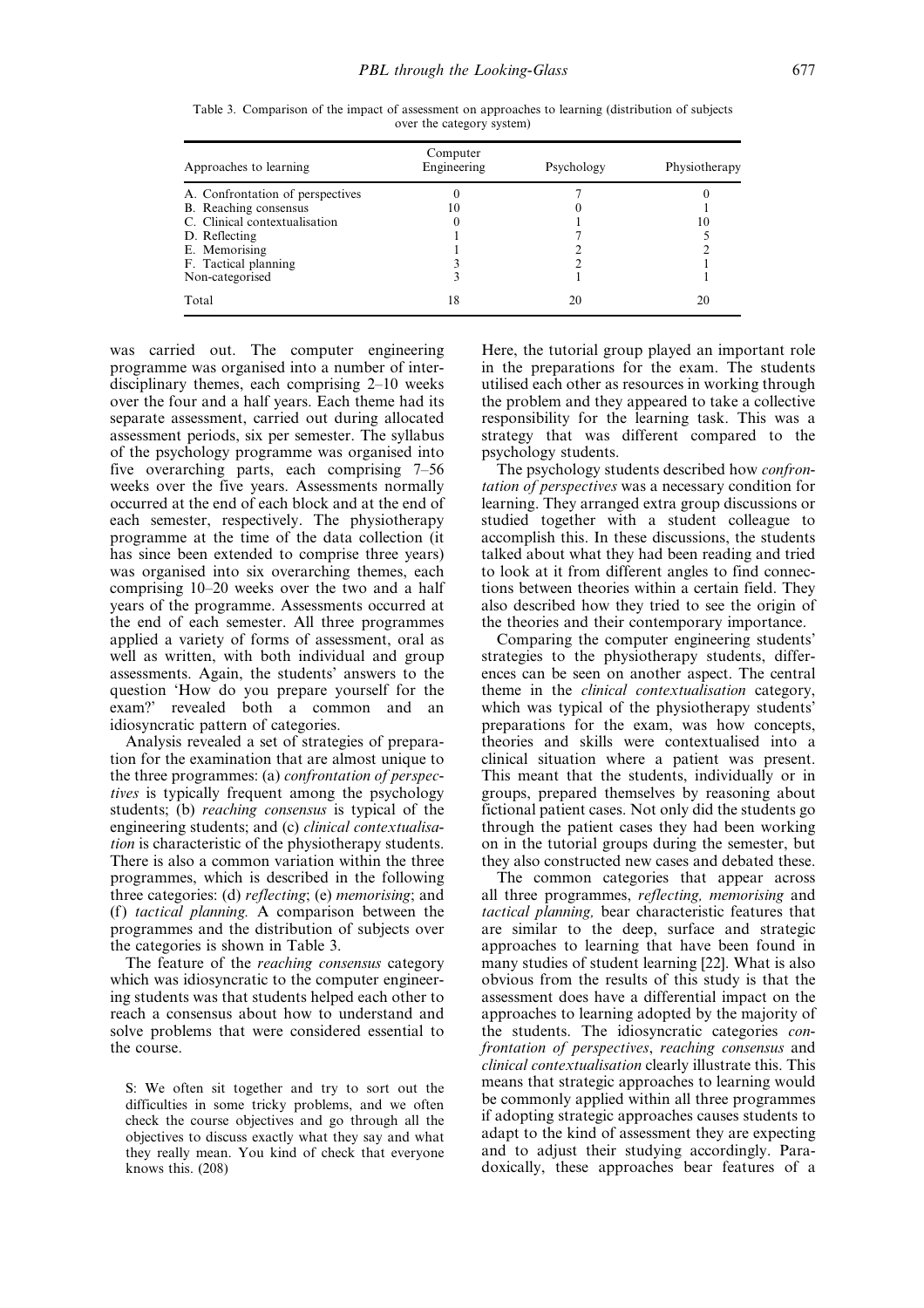Table 4. Summary of results (comparison between programmes)

|                           | Computer engineering  | Psychology                    | Physiotherapy              |
|---------------------------|-----------------------|-------------------------------|----------------------------|
| Role of course objectives | Retroactive checklist | Integrated tool               | Administrative schedule    |
| Relation to learning task | Confidence            | Uncertainty                   | Uncertainty                |
| Approaches to learning    | Reaching consensus    | Confrontation of perspectives | Clinical contextualisation |
| Core feature of PBL       | Co-operation          | Authenticity                  | Authenticity               |
| Core expression           | Appreciation          | Ambivalence                   | Activity                   |

deep approach to learning, and are at the same time strategic. In Table 4, all the results are collated and compared between the programmes.

#### DISCUSSION

The results make it obvious that there are differences between how problem-based learning is realised and understood by the students in the three programmes included in this study. These differences could be described along the dimensions of the reflected perspective of knowledge and learning embedded in the programmes. If we return to the collated results of all the papers included, as shown in Table 4, we can assess what kinds of embedded epistemological frameworks are reflected.

# Knowledge as indisputable—learning as mastery of content

The typical traits of the results in the computer engineering programme reflect a perspective of knowledge as indisputable. On a global level, the discursive tools appear to convey the message that the content is given. Interplay with the local level can be seen in the descriptions of how the course objectives function. The students appear to believe that they can check whether the correct knowledge has been obtained. The reflected perspective of learning is typically mastery of content. Embedded in the reflected perspective of knowledge and learning is the message that a consensus rules for how the content should be understood. The students' accounts of their participation in preparations for the assessment reflect how they transform and appropriate the notion of consensus through co-operation as an important trait in their discipline.

The results obtained for this group share characteristics described in previous writings about different cultures in academia. The clear criterion of sufficient reading and the lack of uncertainty among the computer engineering students concur with Becher's [15] cognitive characteristics of a hard and applied field of knowledge, where the primary outcomes are products and techniques. The appreciation of group collaboration when working with the learning task could reflect the urban character of the social dimension of the field, where there is a high people-to-problem ratio.

An alternative way of viewing the results of the computer engineering programme is that they may reflect the concept of technical rationality in the educational situation, as suggested by Handal and collaborators [23]. The notion of an effective, instrumental action towards goals that are not disputed, involving mastery and control of the objective world, is in several ways discernible in the accounts of this group. In Savin-Baden's [24] terminology, the results of the computer engineering group correspond to a model of `PBL for Epistemological competence'. The characteristic features of this model are that what counts as knowledge is determined in advance and that students are expected to know propositional knowledge in order to solve problems.

# Knowledge as relativistic—learning as discerning variation

The descriptions from the psychology programme reflect an embedded perspective of knowledge and learning that contrasts with the perspective of the computer engineering group and, as will be shown later, the physiotherapy group. The characteristic feature here is a perspective of knowledge as relativistic. On the global level, discursive tools are loosely sketched and students interpret this on the local level as if content is negotiable and they are viewed as participating responsibly in the constitution of the body of knowledge in their discipline. The students appropriate the relativistic perspective by their ways of participating in the tutorial groups and of preparing for the assessment. Uncertainty in relation to the learning task is resolved through confronting different perspectives of a certain phenomenon, and discerning variation becomes their learning project.

In Becher's [15] terminology, these results could be seen as reflecting cultural traits pertaining to `soft' and `applied' fields of knowledge. These fields do not have a stable or common perspective on their body of knowledge, like the hard fields of knowledge. The sense of what should count as progression within these fields is less evident, due to the fact that the soft and applied fields of knowledge are focused on understanding the complexity of human situations, according to the author.

If we compare the results with Savin-Baden's scheme of PBL models [24], they resemble the model `PBL for critical contestability', in which knowledge is viewed as contingent, contextual and constructed. Here, learning is characterised as a flexible entity involving interrogations of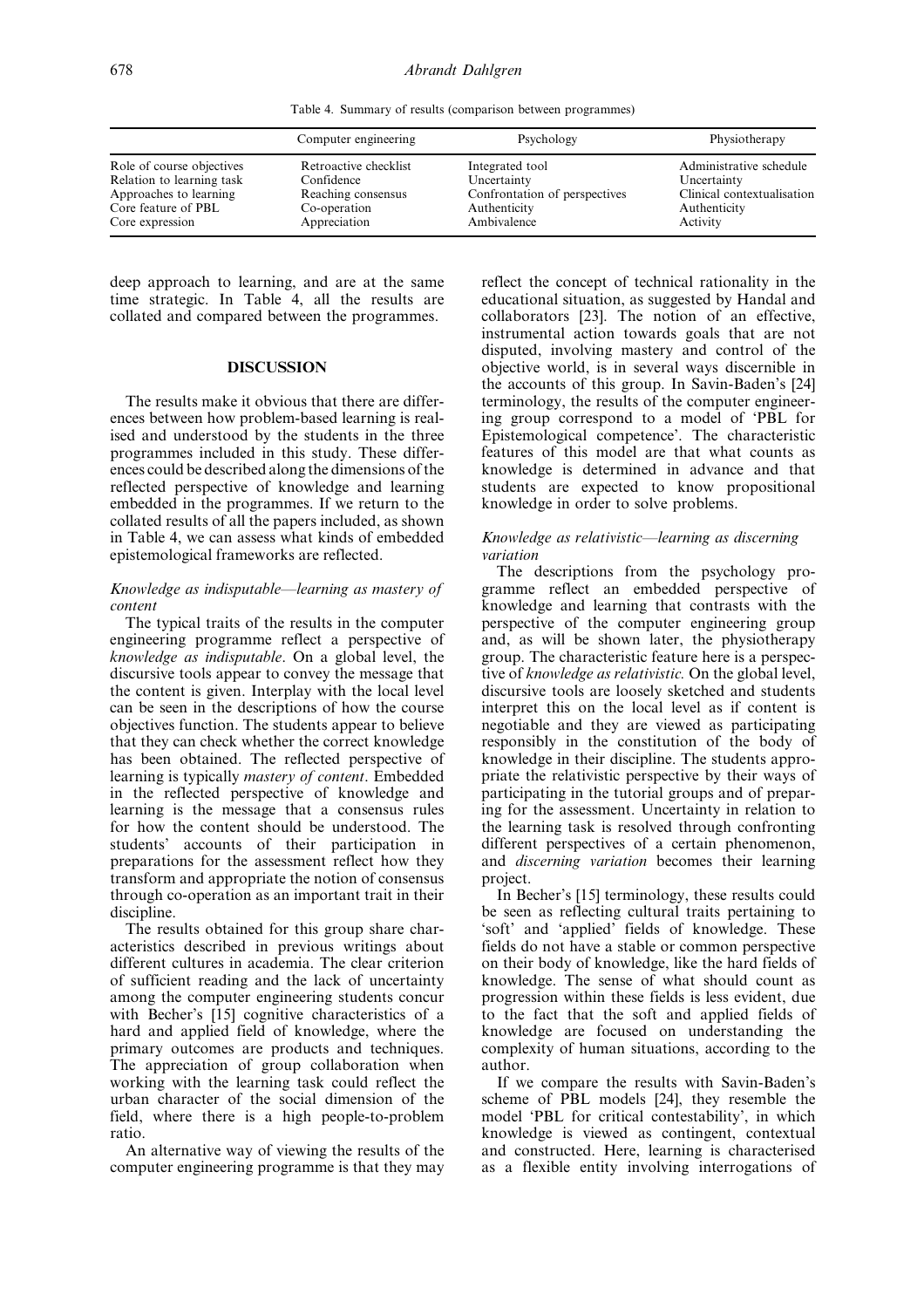frameworks. Handal and collaborators [23] reason along similar lines when describing the concept of critical rationality in the educational situation. In such a case, the emphasis would be on emancipation through re-evaluation and scrutiny of the conditions that underlie and determine understanding and action.

The ability to discern variation has been put forward as the primary mechanism of learning [25], and it appears to be particularly important within an epistemological framework as described here.

#### Knowledge as pragmatic performance—learning as contextualisation

The third perspective of knowledge and learning discernible in the material is evident in the physiotherapy group and comprises an emphasis on pragmatic performance. This notion is transformed and appropriated by the students through their emphasis on activity. The course objectives appear to be less important as discursive tools, reflecting a particular perspective of knowledge. When they appear abstract and incomprehensible to the students, they are themselves transformed into activity. The course objectives become the schedule for the administration of different activities and tasks and in this way play a secondary role in defining the learning task. The emphasis on pragmatic performance is also transformed in the students' preparation for the assessment. Learning as clinical contextualisation resolves the uncertainty of defining the task; to know how to perform, act and do for the patient becomes their way of tackling the learning process. Similarly, Savin-Baden [24] has outlined a model of 'PBL for professional action' that corresponds to the reflected perspective of knowledge and learning described here. In this model, Savin-Baden argues, the view of knowledge is practical and performative and learning is focused on knowledge and skills for the workplace.

One conclusion that could be drawn from this study is that PBL will not mean the same thing when implemented in different academic contexts. A positive interpretation of this feature is that PBL seems to be flexible enough to permit different traits of the academic or professional culture to exercise a decisive influence on the learning process. There are, thus, possibilities for different academic cultures to shape PBL according to their own needs and traditions and to their inherent perspective of learning. This conclusion, however, raises several questions when scrutinising the reflected epistemologies above. The first question is whether there actually is a univocal notion of knowledge and learning that is expressed and realised through PBL. The results of this study seem to contradict such a standpoint. The second question is whether it is desirable to aim for a common normative standpoint for what should count as PBL, or if a multiplicity of epistemologies associated with PBL would be preferable.

Margetson [26] argues that there is a widely

held misconception of what constitutes PBL that has distorted understanding of the educational approach and limited its development. He claims that this misunderstanding historically goes back to a conception of a fundamental split between fact and value. Even today, this has consequences for teaching and learning as well as for PBL, the author argues, since the belief that facts and values are separate is deeply entrenched in our thinking. In education, the fact-value split may be represented by a matching dichotomy between two contrary views of teaching: objectivist didacticism and subjective autonomy.

Objectivist didacticism is on the fact side of the fact–value split, where teaching is characterised by a strong belief in the objectivity of facts and the appropriateness of didactic teaching. Subject autonomy, on the other hand, emphasises the value side of the dichotomy and encompasses a strong belief in the idea of individual, subjective values held by the learner.

According to Margetson, there is also a mix of objectivist didactic and subjectivist autonomy assumptions in teaching that is reflected in various forms of education. He argues that there is a need to view PBL as transformative, both in conception and in practice, in order to realise its full potential. In this process, the conception of what constitutes a problem in PBL is central, as described above. Is the problem viewed as a `convenient peg' on which to hang the coat of basic science (factual knowledge) or is the problem part of a `growing web', an integrated whole that has no given answers or solutions and in which facts and values are inseparable  $[27]$ . In order to bridge the fact-value split, Margetson argues that there is a need to view problems in PBL in a wider context than the immediate educational frames. Educators need to look to the macro-social, global level in order to prepare students to address major issues, Margetson claims.

Another important set of questions to be added and reflected on in this process is the reason for implementing PBL in the first place. What kinds of issues are there that a faculty expect to be resolved by choosing PBL as the educational approach? It is obvious from the results of this study that PBL resolves different issues in different academic cultures, as well as creating different kinds of problems for the students to handle.

An alternative view of the results of the study is that PBL could be a tool in the reproduction and preservation of the prevailing academic and professional cultures, but perhaps not the universal vehicle for change and development that it is sometimes portrayed to be. The argument that PBL is more than a method, it also encompassing a certain way of viewing knowledge and learning, only holds true up to a certain point. The shift in method does not necessarily mean a shift in perspective of learning in a certain direction. Superficially, the procedures are the same, but the view of knowledge and learning varies between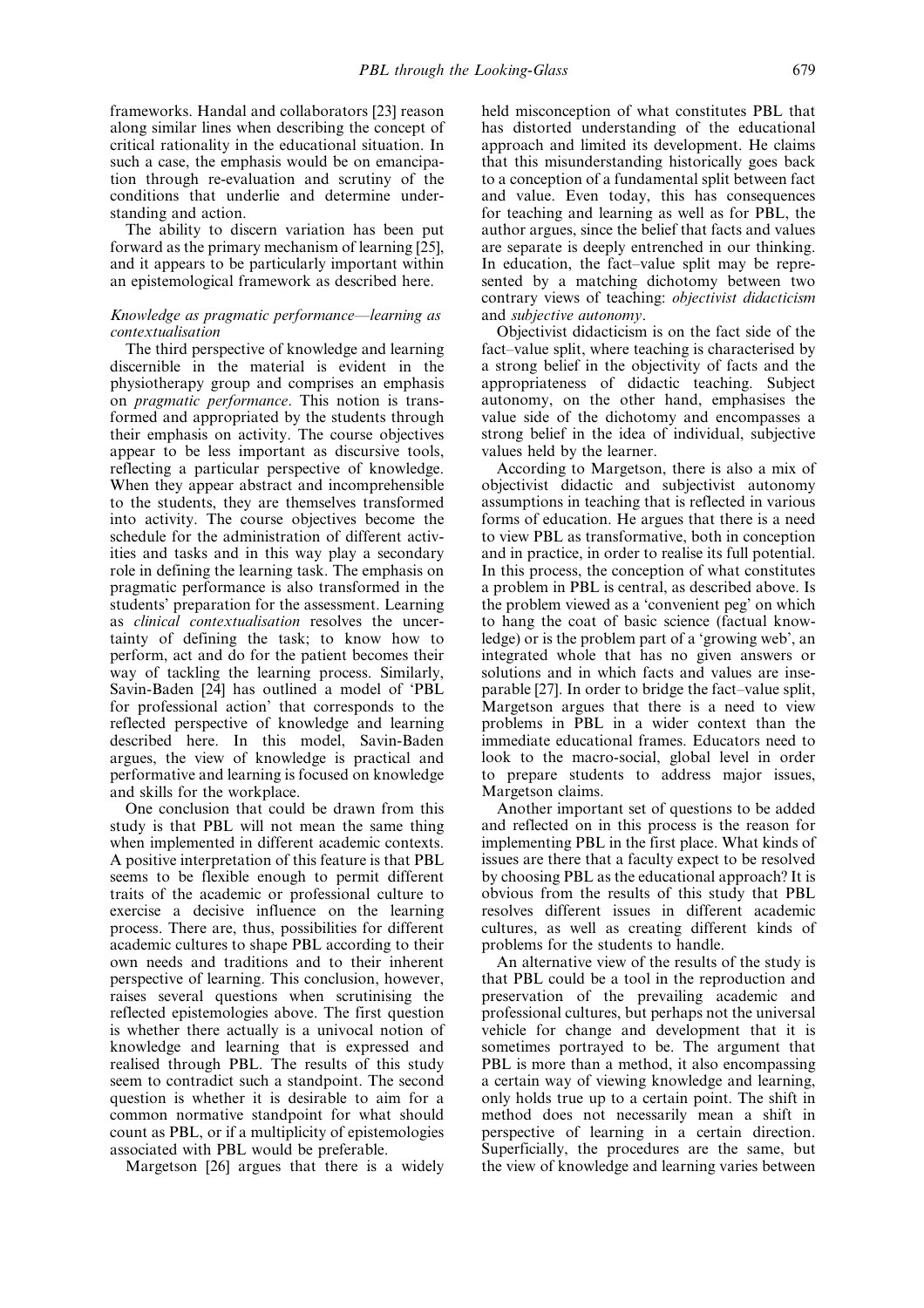different academic contexts. The method brings about procedural changes in a direction that can support a shift in perspectives from teaching to learning. At face value, the procedures of PBL give the learner responsibility for taking charge of the formation of the learning task and for the learning process. It is likely to assume that the discursive tools provided will, however, support or counteract this process according to how the notion of the autonomous learner fits into the overall regime of the academic field of knowledge as a community of practice.

The results of this study show that the specific contexts will influence how students take and give meaning to the learning process at the local level, which, in turn, will affect the kind of effects to be expected when implementing PBL in different fields of knowledge. A given community of practice may also be more or less reflective as regards the nature of its own practice. It is interesting also to note the paradoxical finding that is central to a community of practice could be the co-existence of a diversity of conceptions of what constitutes its core, as was the case within the psychology programme.

Analyses like those performed in this study could contribute to expanding our understanding of the perspectives of knowledge and learning and how they are communicated to the students through the formation of educational practice. Knowledge about the nature and message of this communication could then constitute a basis for reflection about educational development within the different programmes.

#### REFERENCES

- 1. M. Abrandt Dahlgren, Portraits of PBL: Course objectives and students' study strategies in computer engineering, physiotherapy, and psychology, *Instr Sci.*, 28 (2000), pp. 309-329.
- 2. M. Abrandt Dahlgren and L. O. Dahlgren, Portraits of PBL: Students' experiences of the characteristics of problem-based learning in computer engineering, physiotherapy, and psychology, Instr Sci. (accepted for publication).
- 3. M. Abrandt Dahlgren, Portraits of PBL: The differential impact of assessment on students' approaches to learning in computer engineering, physiotherapy and psychology (submitted for publication).
- 4. D. Boud and G. Feletti (eds.), The Challenge of Problem-Based Learning, Kogan Page, London (1999).
- 5. H. S. Barrows and R. M. Tamblyn, Problem-Based Learning: An Approach to Medical Education, Springer, New York (1980).
- 6. H. S. Barrows, How to Design a Problem-Based Curriculum for the Preclinical Years, Springer, New York (1985).
- 7. H. S. Barrows, The Tutorial Process, Southern Illinois University School of Medicine, Springfield, Illinois (1988).
- 8. M. A. Albanese and S. Mitchell, Problem-based learning. A review of literature on its outcomes and implementation issues, Acad Med.,  $68$  (1993), pp. 52-81.
- 9. G. R. Norman and H. G. Schmidt, The psychological bases of problem based learning: A review of the evidence, Acad Med.,  $67$  (1992), pp. 557-565.
- 10. K. Kjellgren, J. Ahlner, L. O. Dahlgren and L. Haglund, Problembaserad inlärning—erfarenheter från Hälsouniversitetet [Problem-based learning—experiences from the Faculty of Health Sciences], Studentlitteratur, Lund (1993).
- 11. G. Schraw, Promoting general metacognitive awareness, *Instr Sci.*, 26 (1998), pp. 113–125.
- 12. M. Knowles, Self-Directed Learning: A Guide for Learners and Teachers, The Adult Education Company, Cambridge, New York (1975).
- 13. B. J. Zimmerman, Self-regulated learning and academic achievement: An overview, Educ Psychol., 25 (1990), pp.  $3-17$ .
- 14. T. Kuhn, The Structure of Scientific Revolutions, University of Chicago Press, Chicago (1970).
- 15. T. Becher, Academic Tribes and Territories: Intellectual Enquiry and the Cultures of Disciplines, SRHE and Open University Press, Buckingham (1989).
- 16. R. Säljö, Lärande i praktiken: Ett sociokulturellt perspektiv [Learning in practice: A sociocultural perspective], Prisma, Stockholm (2000).
- 17. E. Wenger, Communities of Practice: Learning, Meaning and Identity, Cambridge University Press, Cambridge (1998).
- 18. J. A. Holstein and J. F. Gubrium, Phenomenology, ethnomethodology and interpretive practice, in N. K. Denzin and Y. S. Lincoln (eds.), Handbook of Qualitative Research, Sage, London (1994), pp. 262-273.
- 19. J. Lawler, Adapting a phenomenological philosophy to research and writing, in J. Higgs (ed.), Writing Qualitative Research, Hampden Press, Sydney (1998), pp. 47–55.
- 20. G. Ryan, Student perceptions about self-directed learning in a professional course implementing problem-based learning, Stud. High Educ., 18 (1993), pp. 53-63.
- 21. P. Ramsden, The context of learning in academic departments, in F. Marton, D. Hounsell and N. Entwistle (eds.), The Experience of Learning: Implications for Teaching and Studying in Higher Education, Scottish Academic Press, Edinburgh (1997).
- 22. F. Marton, D. Hounsell and N. Entwistle (eds.), The Experience of Learning, Scottish Academic Press, Edinburgh (1997).
- 23. G. Handal, P. Lauvås and K. Lycke, The concept of rationality in academic science teaching, Eur. J Educ., 25 (1990), pp. 319-322.
- 24. M. Savin-Baden, Problem-Based Learning in Higher Education: Untold Stories, SRHE and Open University Press, Buckingham (2000).